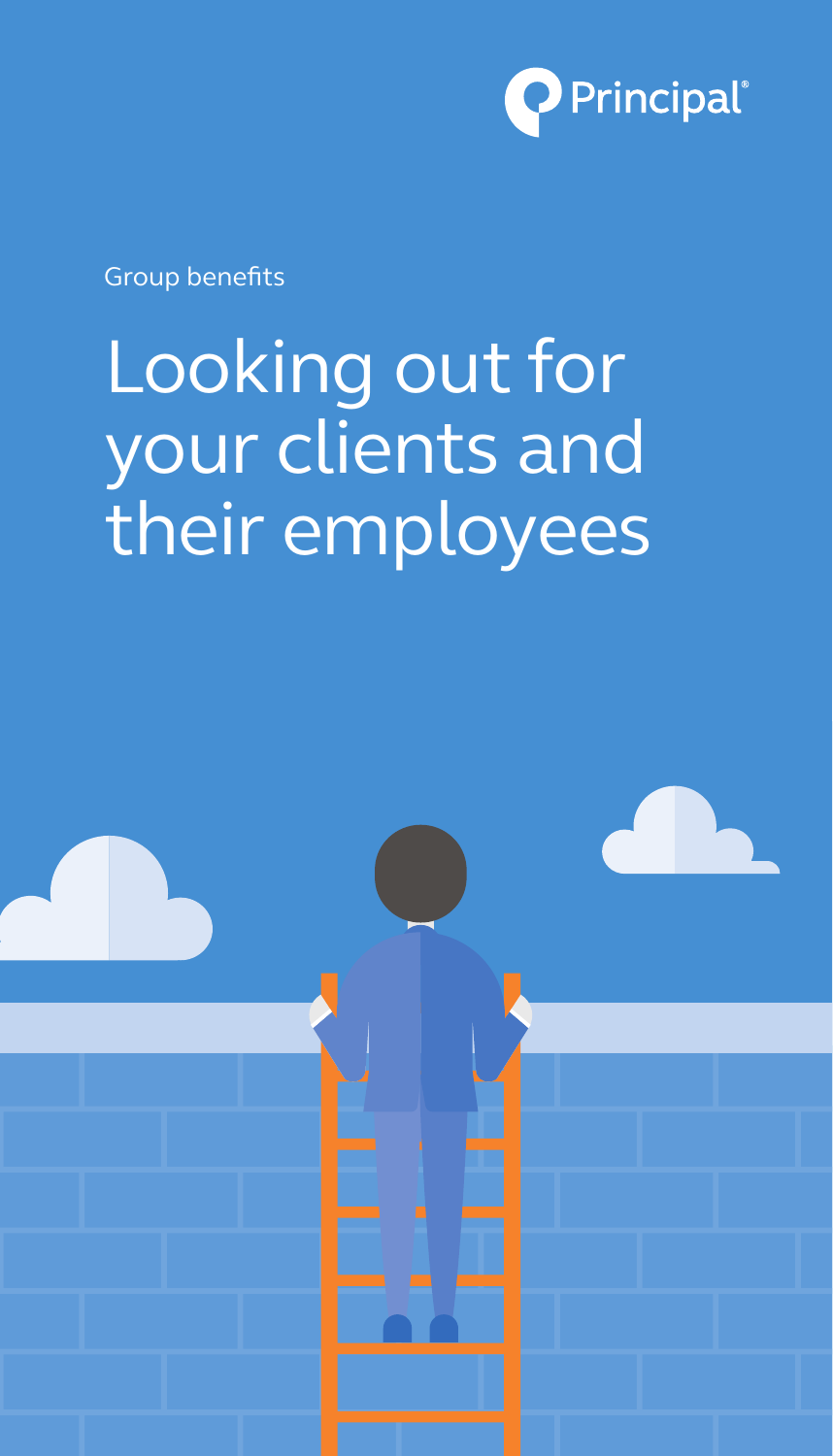### Three simple steps to creating a tailored benefits program with Principal<sup>®</sup>

Your clients want quality benefits. And those benefits need to fit their budget and work for their employees. That's where you come in. You can easily help clients choose what's best for them. Just follow these steps:



### What

| we offer                | Employer-paid<br>3+ lives | Voluntary<br>5+ lives      | Self-funded<br>$50+$ lives <sup>1</sup> |
|-------------------------|---------------------------|----------------------------|-----------------------------------------|
| Dental                  | $\frac{1}{2}$             | $\frac{1}{24}$ 3           | 榛                                       |
| Disability, short-term  | $\frac{4}{20}$ 2          | $\frac{1}{2}$              | 榛                                       |
| Disability, long-term   | $\frac{4}{20}$            | $\sigma_{\rm eff}^{\rm R}$ |                                         |
| Life                    | $\frac{1}{2}$ 2           | $\sigma_{\rm eff}^{\rm R}$ |                                         |
| <b>Vision</b>           | $\frac{4}{20}$ 2          | $\frac{1}{2}$              | 榛                                       |
| <b>Critical illness</b> |                           | $\clubsuit$ 4, 5           |                                         |
| Accident                |                           | $\frac{4}{20}$ 4           |                                         |

### Participation requirements

|                                                             | Employer-paid                                                                                             | Voluntary <sup>6</sup>                                  |
|-------------------------------------------------------------|-----------------------------------------------------------------------------------------------------------|---------------------------------------------------------|
| Dental<br><b>Disability</b><br><b>Life</b><br><b>Vision</b> | • 100% for non-contributory<br>• 75% for contributory or<br>3 enrolled employees,<br>whichever is greater | 20% or 5 enrolled<br>employees, whichever is<br>greater |
| Critical<br>illness<br>Accident                             | Not available                                                                                             | 10% or 5 enrolled<br>employees, whichever is<br>greater |

#### **When you need help, we're there**

You receive the support and resources needed to be at the top of your game. And your clients receive quick responses to their questions and concerns. Need help? Start by contacting your local sales office.

#### **We're part of your community. We live, work and play beside you.**

Being in your market allows us to:

- **•**  Understand your market's specific needs
- **•**  Create solutions to solve your challenges
- **•**  Develop close relationships

#### **Dedicated support for clients with 1,000+ employees**

Clients with 1,000+ employees often need extra assistance to create and maintain a competitive benefits package.

That's why these employers have a dedicated National Accounts team that includes a specialized underwriting unit, implementation manager and relationship manager. Available services include:

- **•**  Absence management resources
- **•**  Online Evidence of Insurability (EOI)
- **•**  Performance Guarantee Program for the life of the contract
- 1 50 employees if sold with an insured coverage; 1,000 employees if sold standalone.
- <sup>2</sup> 3 employees if sold with another coverage; 5 employees if sold standalone.
- <sup>3</sup> 5 employees when employer pays less than 50% of employee premium.
- 4 Must be sold with another coverage.
- <sup>5</sup> 50 employees in Florida and Vermont.
- <sup>6</sup> Can be waived for qualified groups. A minimum of 3 enrolled lives per voluntary coverage required. In New York, 50% of eligible lives or 5, whichever is fewer.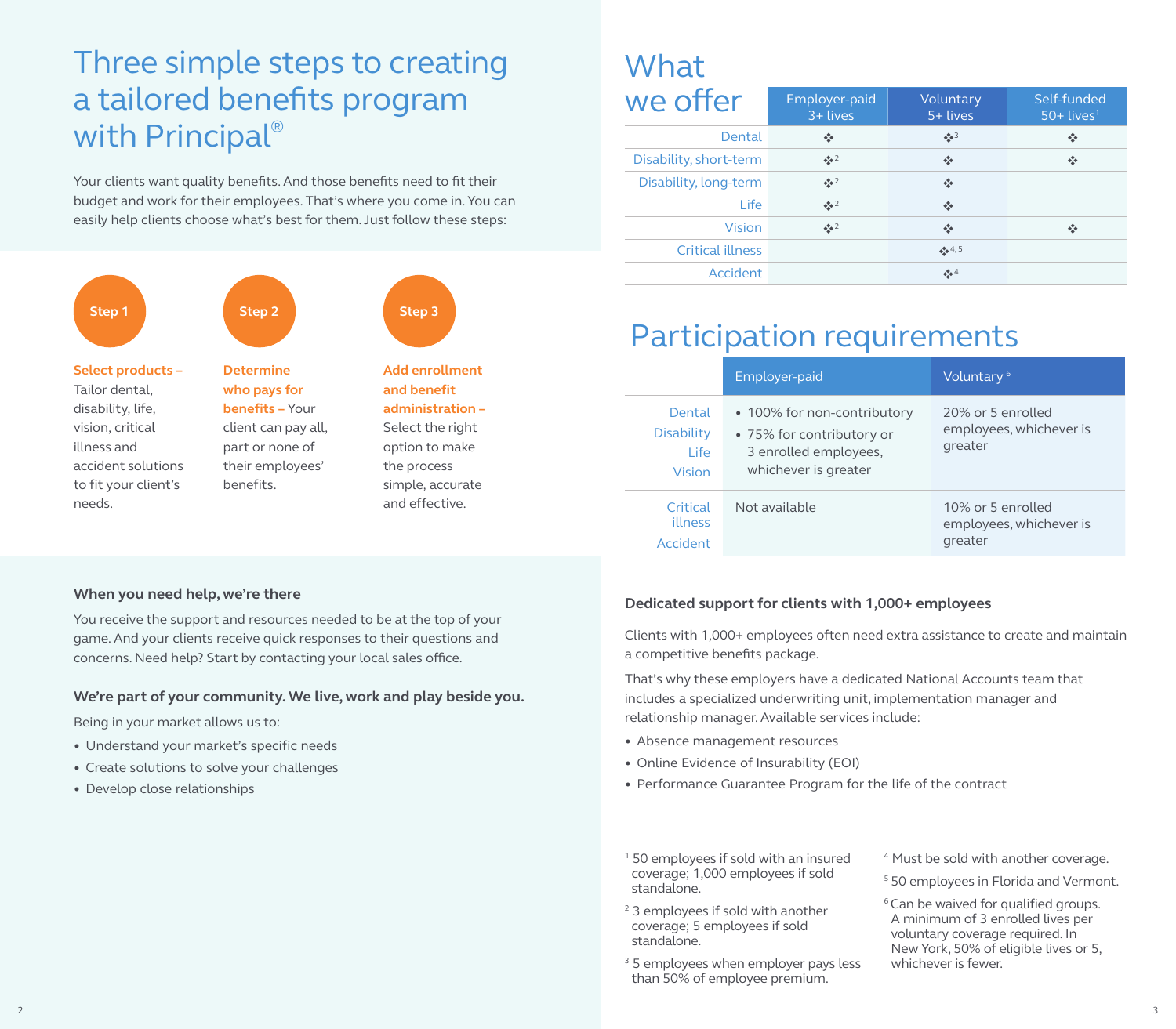## Dental

Each client is one-of-a-kind. We help you treat them that way with customized designs. Simply select the right combination to personalize your client's dental design – whether paid for by them or their employees.

#### **› Creating a dental design tailored to your client is easy!**

#### **Step 1** | **Choose a product.**

| <b>Preferred Provider</b><br><b>Organization (PPO)</b>                           | • Gives members the freedom to choose any<br>dentist – whether inside or outside our network.<br>• In-network dentists offer the most savings. Claims<br>are based on a discounted fee schedule.<br>• Non-network claims are paid based on usual,<br>customary and reasonable (UCR) fees or<br>negotiated discounted fees. |
|----------------------------------------------------------------------------------|----------------------------------------------------------------------------------------------------------------------------------------------------------------------------------------------------------------------------------------------------------------------------------------------------------------------------|
| Network Select <sup>1</sup>                                                      | Provides benefits only when employees visit PPO<br>dentists.                                                                                                                                                                                                                                                               |
| <b>Exclusive Provider</b><br>Organization (EPO) <sup>1</sup>                     | Provides benefits only when employees visit EPO<br>dentists who greatly discount fees. The EPO network<br>is a subset of our PPO network.                                                                                                                                                                                  |
| <b>Point of Service</b><br>$(POS)^1$                                             | Determines benefits at time of service, depending<br>on if members visit EPO, PPO or non-network<br>dentists.                                                                                                                                                                                                              |
| Pre-Paid/Dental<br><b>Health Maintenance</b><br>Organization (DHMO) <sup>1</sup> | Provides deep discounts for employees but with a<br>smaller network of dentists.                                                                                                                                                                                                                                           |

#### **Step 2** | **Select the deductible, coinsurance and maximums.**

|                   | <b>Deductible</b><br>options | Coinsurance<br>options | Maximum<br>options |
|-------------------|------------------------------|------------------------|--------------------|
| <b>Preventive</b> | $$0-300$                     | 10-100%                | \$200-\$3,000      |
| <b>Basic</b>      |                              | 10-100%                |                    |
| <b>Major</b>      |                              | 10-80%                 |                    |

<sup>1</sup> Limited availability.

#### **Step 3** | **Choose the service category for procedures.**

Easily move procedures between service categories to fit your client's budget. You may also customize age limits and frequency of procedures.



#### **Step 4** | **Enhance your client's dental design with additional features.**

**Additional options –** Add coverage for services typically not included in a traditional dental policy: cosmetic services, 100% coverage for dental accidents, dental implants, orthodontia, and temporomandibular joint (TMJ) treatment.

**Maximum Accumulation Plan –** Allows a portion of unused maximum dollars to roll over to the following year. When your client transfers to our plan, we honor employees' former maximums so they won't start over.

**Preventive Passport –** Stretches employees' dental benefits by encouraging routine care which doesn't count against the annual maximum.

**Employee Choice –** Offer two great dental designs using this feature. Employees decide which design to purchase at enrollment.

#### **Extra care at no extra cost**

Oral health programs are included in all our dental designs. At-risk members receive extra care with the Periodontal Program and Cancer Treatment Oral Health Program. Plus, members can be confident they've received the best advice with the Second Opinion Program.

#### **› Large network with a nationwide reach**

Having access to a large network means happier employees because they have a variety of dentists to choose from. That means that if your client switches to Principal from another carrier, it's likely that fewer employees will need to change their dentists.

#### **113,000+ unique dentists with multiple offices**

You have high expectations of the dentists in our network. That's why we regularly review dentists to make sure they're providing excellent care and their procedure costs are in line with what other dentists are charging.

Our network ranks #1 in size in many metropolitan statistical areas.2

<sup>&</sup>lt;sup>2</sup> April 2016 Strenuus data. Strenuus is a network comparison tool of national competitors.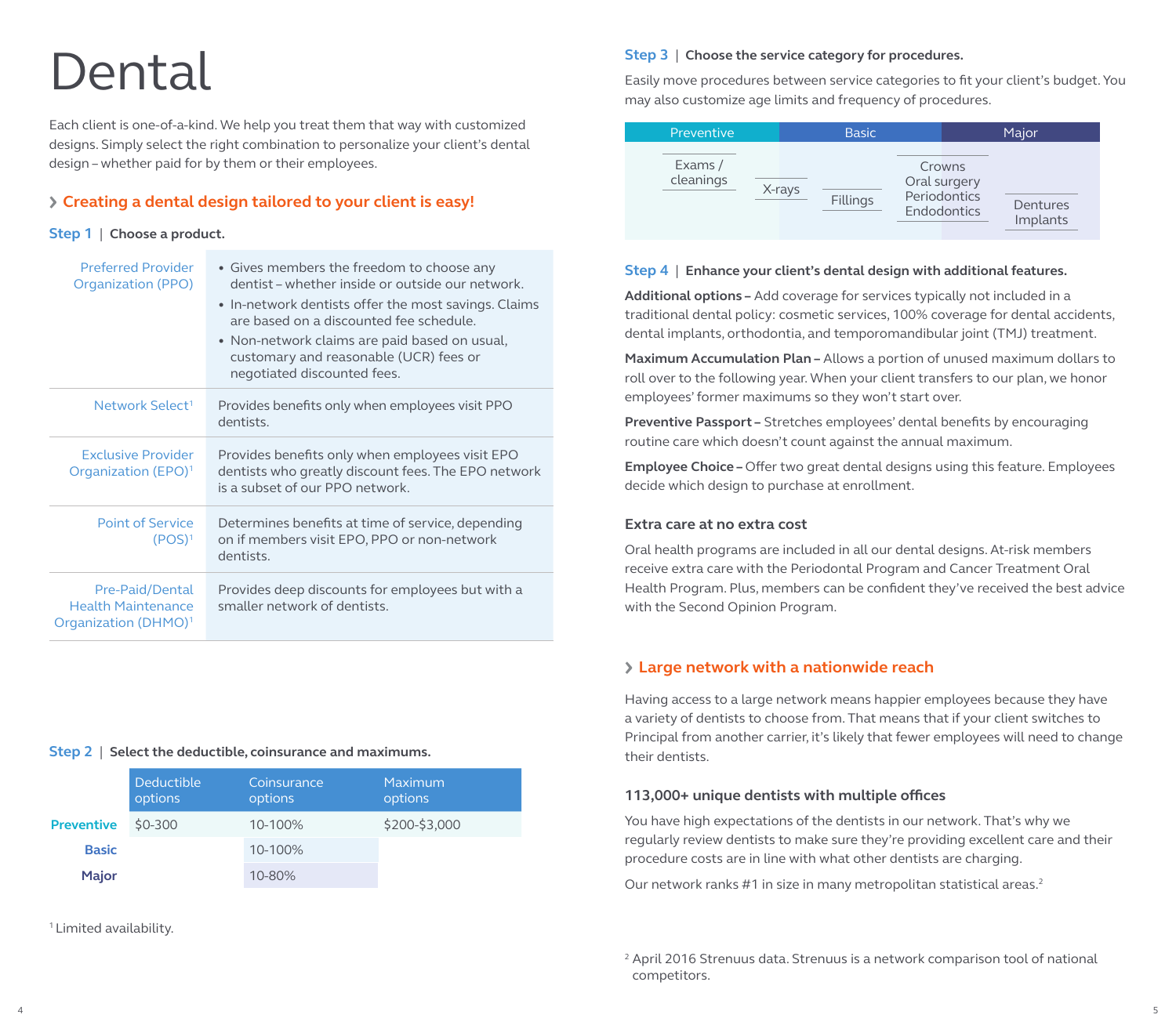# **Disability**

Knowing the ins and outs of disability coverage lets you design programs that meet clients' specific needs. Our flexible options make customization easy!

Enjoy one-stop shopping for disability coverage: Make sure your clients have both group short-term disability (STD) and long-term disability (LTD). Then enhance their benefit package by adding individual disability insurance.

#### **› One small word makes a big difference**

Just one word can determine when – or if – an employee qualifies as disabled. That word is "or." Using our "or" definition of disability, employees qualify for benefits by meeting either of the following criteria:

Unable to perform the majority of substantial duties of their own job (for STD) and occupation (for LTD).



Unable to earn 80% of their pre-disability income

This means that employees who are not **totally disabled** may still qualify from day one.

#### **Short-term disability**

**We use an "own job" definition of disability instead of the more common "own occupation."**

**What's the difference?** Most carriers expect employees on STD leave to return to their **original job.** We look at the **job** they're performing on the date of disability, not the broader **occupation**.

- **•**  Standard and optional features Choose from a range of benefit percentages, maximum benefits, elimination periods, benefit payment periods and more.
- **•**  Incremental benefits Gives employees the power to purchase a specific benefit amount that fits their budget.

#### **Long-term disability**

- **•**  Standard and optional features Choose from a range of benefit percentages, maximum benefits, elimination periods, own occupation periods, benefit payment periods, work and rehabilitation incentive benefits, and more.
- **•**  Bonus-up plan Increases employees' income replacement by including the cost of coverage in their income.
- **•**  Incremental benefits Gives employees the power to purchase a specific benefit amount that fits their budget.

**We make it easy for employees on claim to get help and return to work.** 

#### $\mathbf{E}$ **Getting employees back on their feet – and back to work**

Our Return-to-Work Resources<sup>SM</sup> program offers personal rehabilitation plans, work and rehabilitation incentives, and reasonable accommodation benefits.

#### **Personalized claim services**

Each employee receives the right services at the right time. Employees receive expert assistance from:

- **•**  Occupational associates – Assist with job development and placement.
- **•**  Claim specialists Serve as the main points of contact and identify appropriate options.
- **•**  Social Security advocates– Assist with filing for Social Security Disability Insurance.

#### **Claims – it's all in the details**

Employees can:

- **•**  Submit and view claims online 24 hours a day
- **•**  Submit a single form for STD and LTD claims
- **•**  Receive electronic funds transfer for LTD monthly disability benefit payments

And for routine STD claims, most common conditions are approved with set timeframes and expectations for returning to work.

#### **› Business owner solutions**

Help business owners get the protection they need to help their business run if a disabling illness or injury keeps them from working.

Business owners can be confident in their coverage thanks to our standard definition of compensation. This definition covers the owner's share of the net profits plus his or her salary, averaged over the last two years.

Principal also offers individual disability solutions to help business owners protect their income, business and employees from the threat of a disability.

**Absence management resources –** Be compliant with FMLA laws.

Keeping up with and administering employees' leaves of absence can be challenging.

Clients have fewer worries interpreting federal and state laws when using Principal Absence Management. They'll know decisions are compliant and consistent with disability and Family and Medical Leave Act (FMLA) administration. Employers with 150+ employees and short-term disability coverage from Principal are eligible for these services.

**Employee Assistance Program (EAP)<sup>1</sup>** – Count on help when employees need it.

From concerns like decreasing stress to more complex issues such as divorce, the Employee Assistance Program provides recommendations and information to help employees with life's everyday, and not so everyday, challenges. Employees and their immediate families have access to free, confidential service, as well as referrals to supportive and community resources.

Choose from three service levels: Core, Enhanced and Premier.

<sup>1</sup> Not available with self-funded coverage.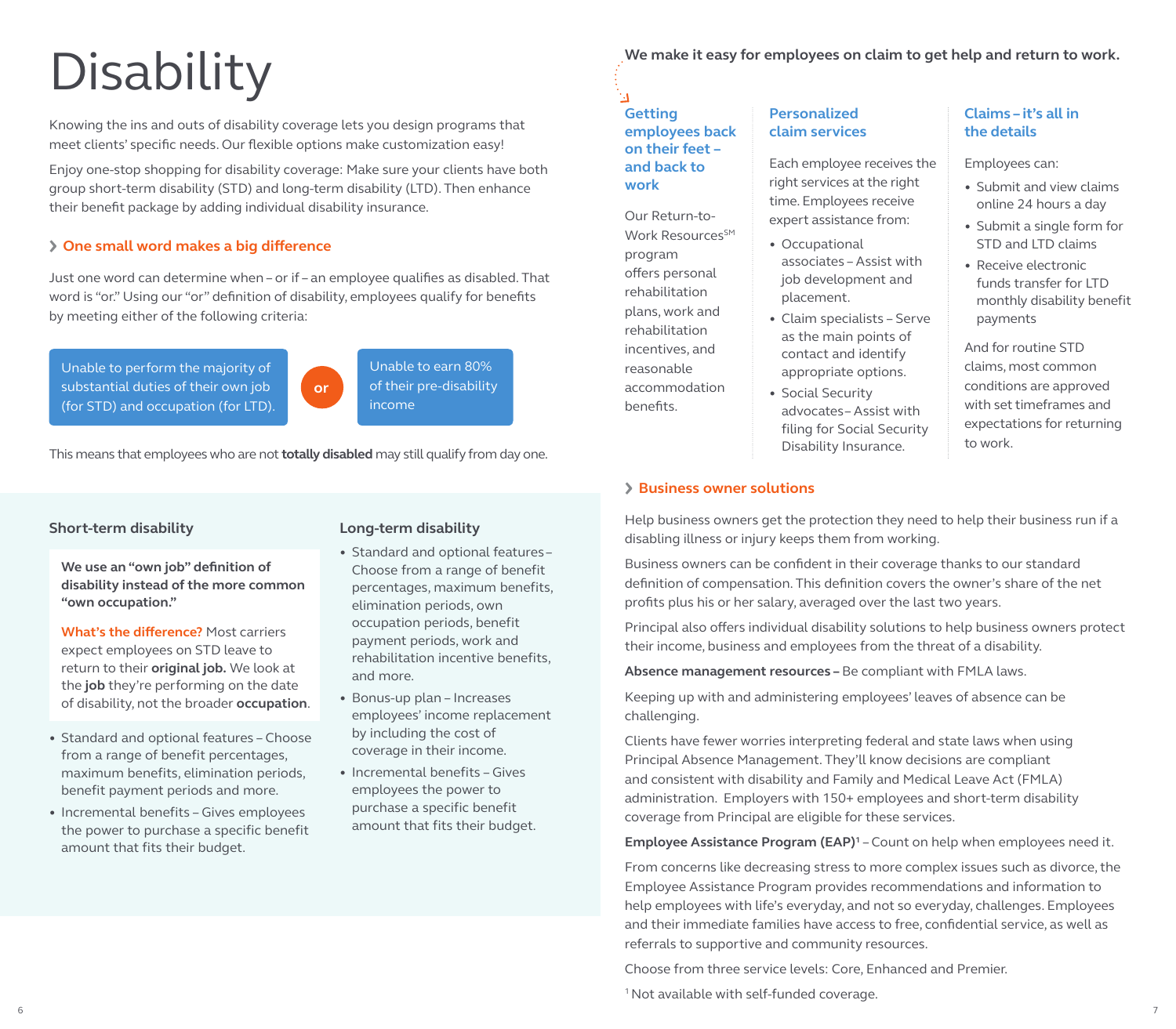## Life

Employers, employees and beneficiaries all have different needs for life insurance. Find the solution that satisfies everyone with our flexible products. Then add Accidental Death & Dismemberment coverage to give employees even more benefits.

|                                   | <b>Group Term Life</b>                                                                                 | <b>Voluntary Term Life</b>                                                                                                                    |
|-----------------------------------|--------------------------------------------------------------------------------------------------------|-----------------------------------------------------------------------------------------------------------------------------------------------|
| <b>Employee benefits</b>          | Flat, percentage of<br>salary or combination                                                           | Increments or percentage<br>of salary                                                                                                         |
| Coverage amounts                  | Up to \$1 million                                                                                      | Up to \$500,000                                                                                                                               |
| Guaranteed<br>coverage            | Available                                                                                              | Available                                                                                                                                     |
| Waiver<br>of premium              | Available with a choice<br>of definition of disability,<br>elimination periods and<br>duration options | Available with a choice<br>of definition of disability,<br>elimination periods and<br>duration options                                        |
| Accelerated<br>benefits           | 75% of benefit up to<br>\$250,000 <sup>1</sup> (available in<br>most states)                           | 75% of benefit up to<br>\$250,000 <sup>1</sup> (available in<br>most states)                                                                  |
| Optional<br>dependent<br>coverage | Flat benefits for<br>spouse and children<br>up to age 26                                               | Flat benefits for spouse and<br>children up to age 26<br>• Up to \$250,000 for spouse<br>• Up to \$25,000 for children<br>Guaranteed coverage |
| Conversion                        | <b>Employees and</b><br>dependents can<br>purchase individual<br>insurance if coverage<br>terminates.  | Employees and dependents<br>can purchase individual<br>insurance if coverage<br>terminates.                                                   |
| <b>Portability</b>                | Not applicable                                                                                         | Options include: to age 70,<br>three or five-years                                                                                            |

#### Accidental Death & Dismemberment (AD&D)2

- **•**  Can add to group term life for employees or voluntary term life for employees and spouses
- **•**  Core benefit is paid for loss of life, hands, feet, thumb and index finger, or vision as a result of an accident
- **•**  Optional packages include:
	- **›** Standard– seatbelt/airbag, education, repatriation, loss of use/paralysis, loss of speech and/or hearing, exposure, disappearance
- **›** Family– child care, spouse career adjustment
- **›** Transportation– helmet, public transportation

**› Getting benefits sooner**

Helping individuals receive the benefits promised – as quickly and easily as possible – is our top priority. Often, a benefit check can be received sooner. For qualified claims up to \$50,000, we can gather information over the phone – without your client submitting a claim form or death certificate. Beneficiaries are then able to manage financial responsibilities a little easier.

With online claim submission, employers and beneficiaries can easily submit claims 24/7.

#### Extra features $3 - at$  no extra cost to your client

| Travel assistance <sup>4</sup><br>Helps employees ease<br>some of the worries of<br>traveling - whether in the<br>U.S. or internationally. | Employees, their spouses and dependent children<br>have access to a variety of services, including<br>travel and medical assistance plus emergency<br>medical evacuation benefits. Assistance is<br>available for travel 100+ miles away from home<br>for up to 120 consecutive days. Available with<br>group term life insurance only.                        |
|--------------------------------------------------------------------------------------------------------------------------------------------|----------------------------------------------------------------------------------------------------------------------------------------------------------------------------------------------------------------------------------------------------------------------------------------------------------------------------------------------------------------|
| <b>Will and legal</b><br>document center <sup>5</sup><br>Lets employees create<br>simple legal documents<br>online.                        | These online resources and tools are easy-to-use.<br>Employees and their spouses can create essential<br>legal documents - such as a will, living will, healthcare<br>power of attorney, durable power of attorney, and<br>medical treatment authorization for minors. Plus,<br>they can access estate planning tools and a personal<br>information organizer. |
| Identity theft kit <sup>5</sup><br>Lets employees be<br>proactive in protecting one<br>of their most important<br>assets-their identity.   | If employees' identities are stolen, despite their<br>best efforts, they'll get valuable tips on how to<br>restore it.                                                                                                                                                                                                                                         |
| <b>Beneficiary support</b><br>Helps those coping with<br>the death of a loved one.                                                         | Beneficiaries receive help coping with the<br>emotions and financial decisions that surface<br>when a loved one dies. Services include grief<br>support and a financial review. Spouses and<br>dependents also receive three months of free<br>online will preparation services.                                                                               |

<sup>1</sup> Available to qualified terminally ill employees. Death benefits are reduced by the amount of any accelerated benefits received. Because of possible tax consequences, employees should contact a tax advisor before receiving accelerated benefits. Receipt of the accelerated death benefit may affect eligibility for public assistance programs.

- <sup>2</sup> In some states, certain provisions listed as AD&D may be paid as a personal loss benefit.
- <sup>3</sup> These products and services are not part of the insurance contract and may be changed or discontinued at any time. Principal is not liable for products and services provided by third parties.
- 4 Participants are responsible for any incurred fees or expenses.
- $\frac{8}{9}$ <sup>5</sup> The use of these services should not be considered a substitute for consultation with an attorney.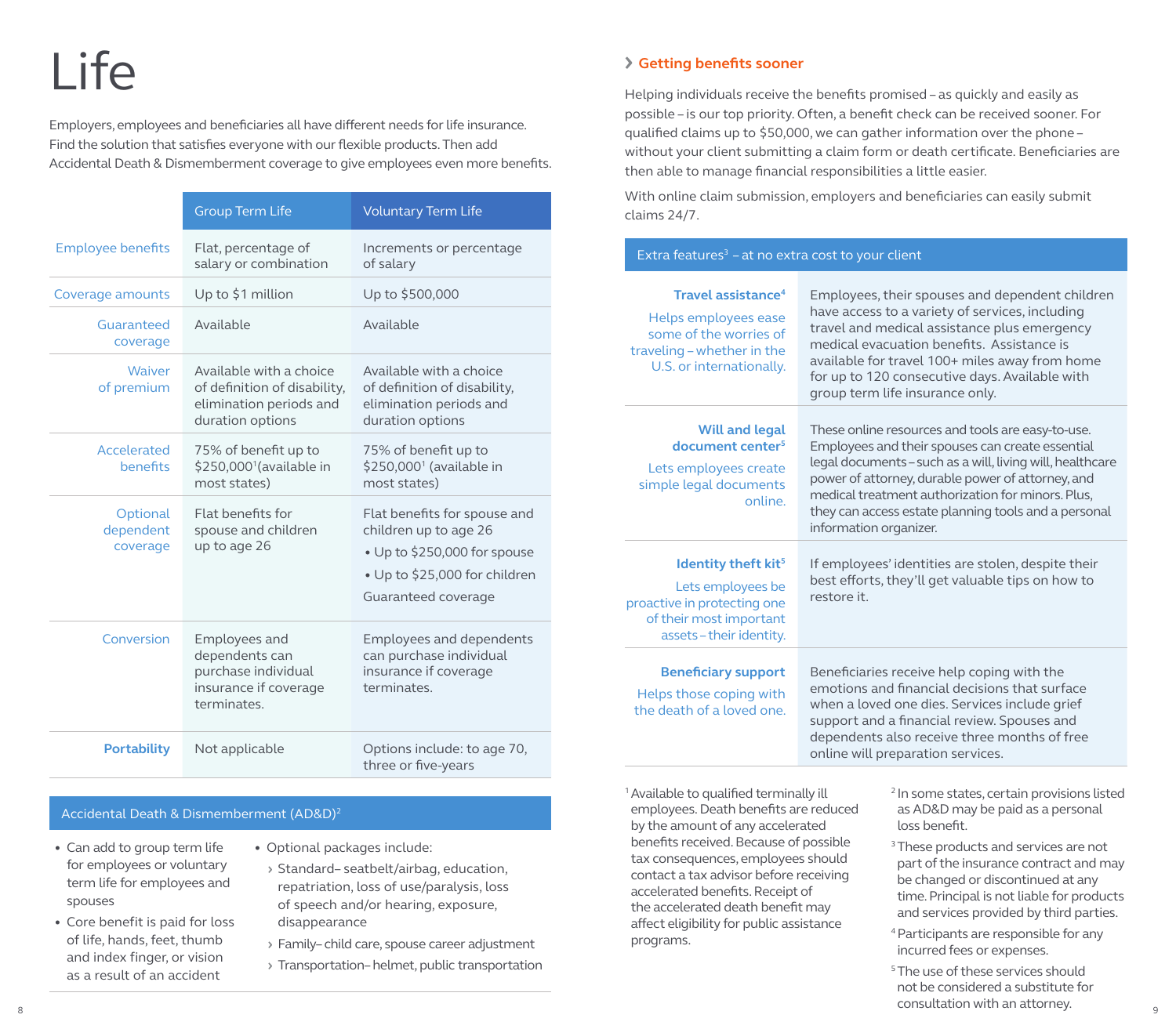## Vision

It's simple and affordable. Vision insurance is easy for employers to administer and can fit all budgets. Recommend that clients round out their employee benefits package with either managed care vision or scheduled coverage. Both are available to employees and dependents to age 26.

#### **› Managed Care Vision**

- **•**  An established network of VSP providers, including both independent providers and retail chains
- **•**  Discounts and special offers on name-brand eyewear
- **•**  Cost savings on qualifying vision procedures and screenings

| <b>Managed Care Vision features</b>                                                                                               |                                                             |
|-----------------------------------------------------------------------------------------------------------------------------------|-------------------------------------------------------------|
| Exams <sup>1</sup>                                                                                                                | Covered in full after \$10<br>copay every 12 months         |
| <b>Prescription glasses</b><br>Lenses - One pair covered every 12 months<br>Frames - Covered up to \$150 every 12 or<br>24 months | \$10 or \$25 copay                                          |
| <b>Elective contacts</b><br>Fitting and evaluation services                                                                       | Covered in full after \$60<br>copay every 12 months         |
| Elective contacts<br>Materials                                                                                                    | Covered up to \$150 every<br>12 months                      |
| Necessary contacts                                                                                                                | Covered in full after \$10 or<br>\$25 copay every 12 months |

#### **› Scheduled Vision**

- **•**  No deductibles, co-payments or networks
- **•**  Discounts available when using a VSP provider
- **•**  Employees can visit the provider of their choice
- **•**  Benefit amounts available in \$5 increments

## Supplemental benefits

Help clients enhance their benefits program with critical illness and accident insurance. They pay lump-sum tax-free<sup>1</sup> cash benefits directly to employees, regardless of other insurance coverages or actual expenses. The purchase process is straightforward for employers and employees with our simplified product designs.

#### **› Critical illness**

Critical illness insurance covers the most common serious illnesses: cancer, heart attack, stroke, major organ failure and coronary artery bypass graft. When a covered employee or family member is diagnosed with a specific critical illness, they receive a cash benefit to use any way they want.

- Benefit amounts up to \$100,000.
- **•**  Guaranteed coverage.
- **•**  Multiple payouts Covers additional occurrences of the same or different illnesses when separated by 12 months. The same illness must be 12 months treatment free.
- **•**  Maximum lifetime benefit Two times the scheduled benefit.
- **•**  Optional: dependent coverage, wellness benefit and portability.

#### **› Accident**

Accident insurance pays an up-front benefit based on covered injuries received because of an accident. It's not dependent on services, tests or treatments, so a covered employee or family member can get paid right away with less paperwork. And there's no guesswork about the benefit amount.

- **•**  Covers burns, comas, concussions, dental or eye injuries, dislocations, fractures, internal injuries, and disc/knee cartilage/tendon/ligament/rotator cuff injuries.
- Choice of 24-hour coverage or off-the-job only.
- **•**  Optional: dependent coverage, accidental death and dismemberment (AD&D) benefit, wellness benefit and portability.

<sup>1</sup> Based on current federal income tax laws, if insurance premiums are paid with after-tax dollars, the benefits are received income-tax-free.

<sup>1</sup> Materials only benefit designs are available that include prescription glasses and contacts but not exams.

ACCIDENT AND CRITICAL ILLNESS INSURANCE PROVIDE LIMITED BENEFITS. Some provisions are not available in all states. Critical illness or accident must be sold with another Principal group product.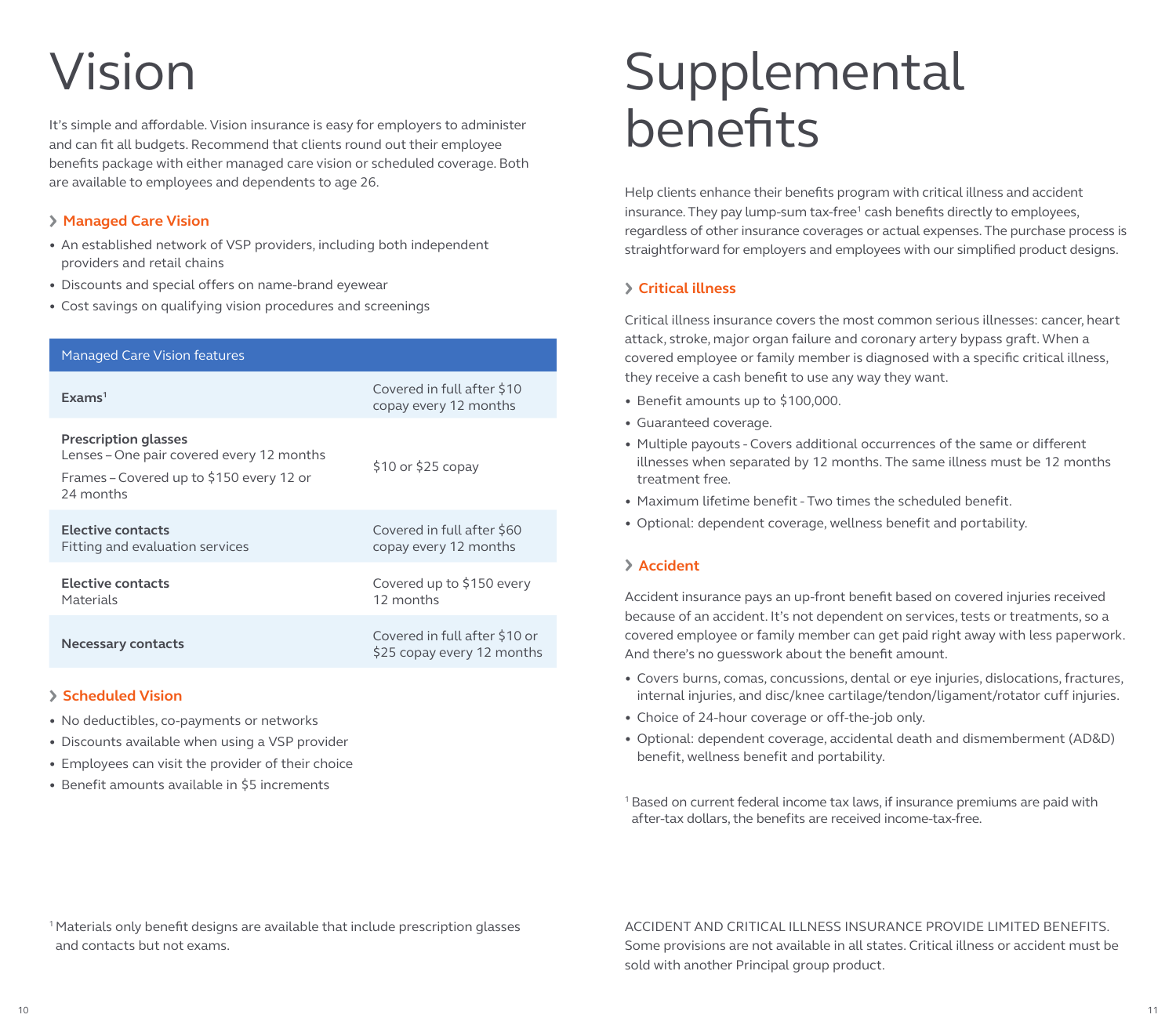### Fast, convenient and simple ways to manage group benefits

#### **› Education and enrollment**

More employee participation. Less work for you and your clients. That's what our education and enrollment programs are all about. Clients can tailor programs to meet their specific needs. They choose the best way to:

- **•**  Educate employees about benefits group or one-on-one meetings
- **•**  Enroll in benefits online, paper or census

And when it's time to promote enrollment, clients have access to customized materials, enrollment books and forms. Most items are also available in Spanish.

#### **The right program gets results**

Because our enrollment programs produce successful results, we may waive product participation requirements for qualified groups. A minimum of three enrolled lives per coverage is required.<sup>1</sup>

Help your clients choose from three online enrollment options.

| eBenefits<br>Edge<br>suite of<br>products       | <b>Enrollment</b><br><b>Exclusive</b><br>Enroll in<br>group<br>benefits from<br>Principal. | <b>Enrollment</b><br><b>PLUS1</b><br>Enroll in group<br>benefits from<br>Principal + medical<br>coverage from<br>another provider. | <b>Total</b><br><b>Management</b><br><b>Enroll and administer</b><br>benefits-from<br>Principal and all other<br>providers-no matter<br>how many are used. |
|-------------------------------------------------|--------------------------------------------------------------------------------------------|------------------------------------------------------------------------------------------------------------------------------------|------------------------------------------------------------------------------------------------------------------------------------------------------------|
| Minimum number<br>of eligible<br>employees      | 20                                                                                         | 50                                                                                                                                 | 50                                                                                                                                                         |
| Cost                                            | Free                                                                                       | Single<br>per-employee<br>fee                                                                                                      | 50-74 employees -<br>flat monthly fee<br>75+ employees - per<br>employee per month<br>fee                                                                  |
| Principal<br>product(s)<br>needed to<br>qualify | 1                                                                                          | 2 for employers with<br>75+ employees<br>3 for employers with<br>50-74 employees                                                   | 2 for employers with<br>75+ employees<br>3 for employers with<br>50-74 employees                                                                           |

<sup>1</sup> In New York, 50% of eligible lives or 5, whichever is fewer.

#### **› Online benefits administration**

To help clients and their employees manage benefits, two options for online administration are available 24/7. You can help clients with benefits administration. Just ask them to grant you access to all features.

- **eService -** This free service, for use after enrollment, lets employers manage their Principal benefits.
- **Total Management -** This competitively priced service is used for both enrollment and ongoing administration. It consolidates the client's benefits into a single system – no matter how many providers are used.

|                                              | eService                                      | <b>Total Management</b>                                                                                                                              |
|----------------------------------------------|-----------------------------------------------|------------------------------------------------------------------------------------------------------------------------------------------------------|
| <b>Products</b><br>supported                 | Any Principal group<br>product                | Products from all benefit<br>providers                                                                                                               |
| Eligible products                            | All standard accounting<br>products available | Employer-paid, contributory<br>or voluntary. Medical,<br>dental, disability, life, vision,<br>supplemental, flex, 401(k) and<br>COBRA (support only) |
| Minimum number<br>of eligible<br>employees   | No minimum                                    | 50                                                                                                                                                   |
| Cost                                         | Free                                          | 50-74 employees – flat monthly<br>fee<br>75+ employees - per employee<br>per month fee                                                               |
| Principal<br>product(s)<br>needed to qualify | 1                                             | 2 for employers with 75+<br>employees<br>3 for employers with 50-74<br>employees                                                                     |

#### **Free Electronic Data Interchange (EDI) services**

Have clients who already use a payroll, human resource information system (HRIS) or other system? Recommend our EDI services. Best of all, there's no additional cost.

Clients with at least 50 enrolled employees can securely transmit employee benefit information from their system to ours.

Clients receive:

- **•**  Flexibility Most file formats are accommodated.
- **•**  Security They select from four secure options to transmit data, including a web-based option that eliminates the need to invest in encryption software.
- **•**  Data accuracy Full data files are accepted to ensure a complete match of every file.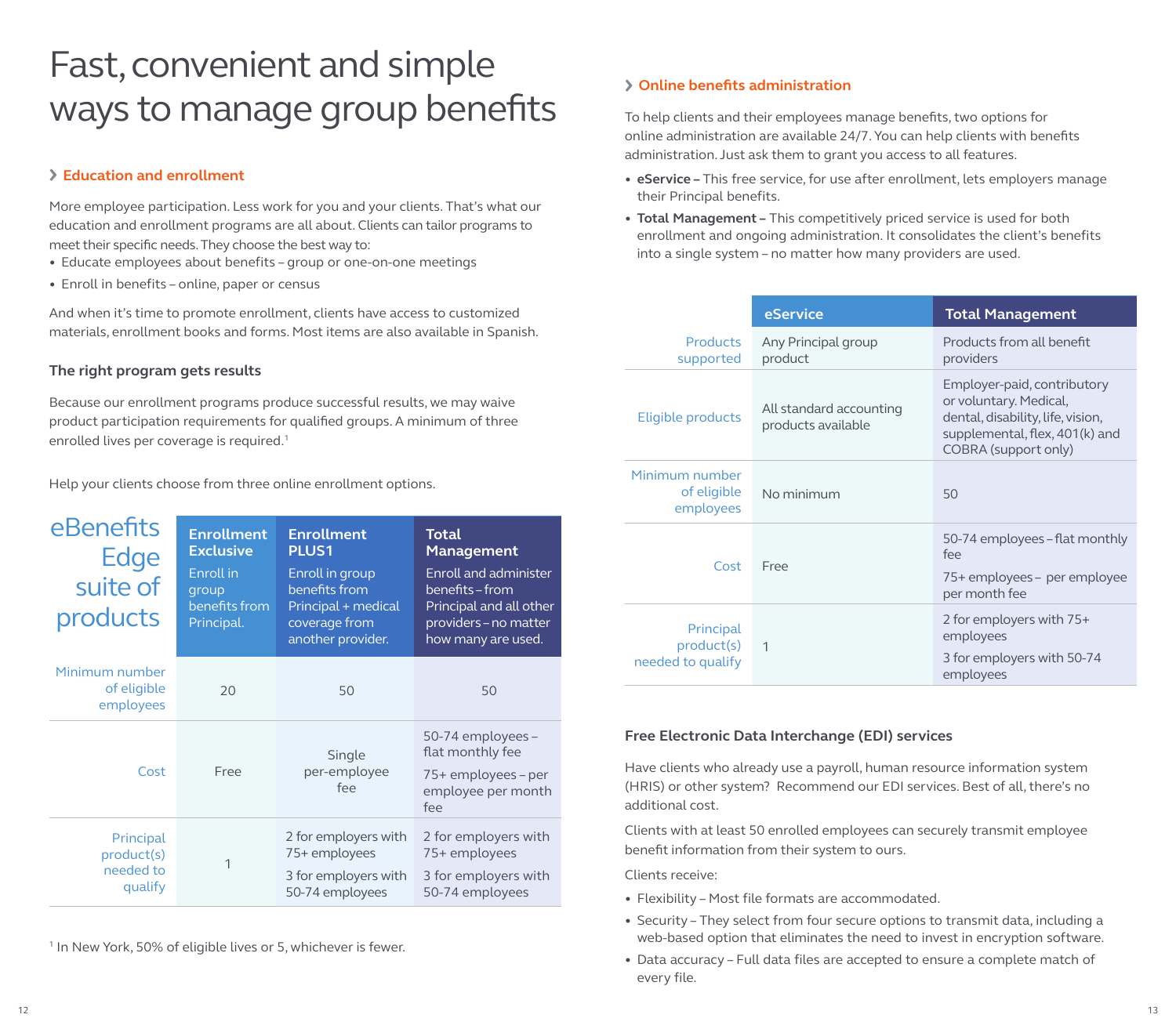### An employee benefits leader you can count on.

#### **A little bit about Principal**

Principal helps people and companies around the world to build, protect and advance their financial well-being with our retirement, insurance and asset management expertise.

- Ranked 227th on Fortune magazine's list of the Largest 500 Corporations based on revenues. (June 2017)
- Principal Life has been rated A or higher for over 75 years by A.M. Best Company<sup>1,2</sup>
- **•**  Principal Life has strong financial ratings from A.M. Best Company, Moody's Investors Service, S&P Global and Fitch Ratings<sup>1</sup>

#### **Set your clients up for success**

Working with us for clients' employee benefit solutions, you're able to take advantage of our knowledge, experience and commitment to service.

- **•**  67,000+ employer relationships with 3.5 million covered members
- Ranked as the No. 3 provider of group benefits (dental, life and disability) insurance based on 2016 LIMRA data on fully insured employer contracts in force. (May 2017)



Contact your local sales representative or go to **advisors.principal.com.** 

<sup>1</sup> Ratings reflect each rating agency's opinion of our financial strength, operating performance and ability to meet our obligations to policyholders and are not a rating of securities nor a recommendation to buy, hold, or sell any security, including our common stock.

<sup>2</sup> A.M. Best data and research. Ratings as of May 31, 2017. "A" is the third highest of 13 rating levels used by A.M. Best Company to rate life insurers. BEST'S REVIEW, July 2017.